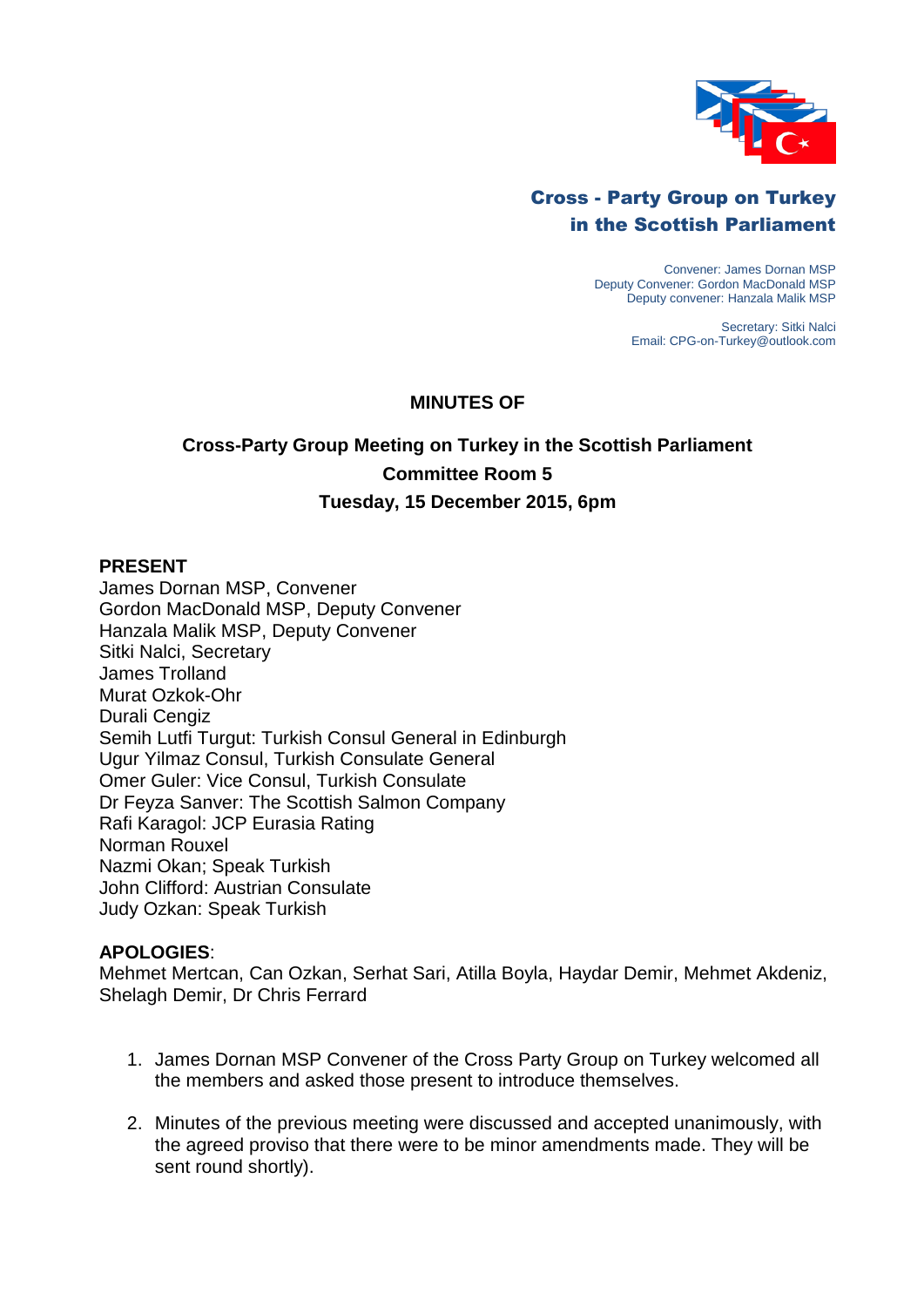#### 3. Sub Groups

- I. Education and Culture Sub Group: Judy Ozkan from Speak Turkish provided a verbal report on developments in Speak Turkish. The organisation is seeking permanent premises to host two classes, one for children and the other for adults. Twenty to thirty people have expressed an interest in attend the classes. It was suggested that schools within Edinburgh could be used as suitable venues. However, schools present capacity issues and do not always lend themselves to hosting classes.
- II. Parliamentary Sub Group: Convener James Dornan MSP reported that the sub group suspended activities due to the two General Election campaigns that have been recently fought in Turkey. Consideration was given to renewing efforts to build up re4lationships between the two parliaments after the second election held which was held in November 2015.
- III. Business Sub Group: A written report had been submitted to the members of the Cross Party Group that gave rise to a discussion on increasing business activity between the UK and Turkey. Financial services were of particular interest given the size of that sector in Scotland. Micro financing was of particular relevance and consideration was given to what action could encourage UK and Scottish firms to invest in this field.

The Consul General initiated a short discussion to up-date the Group on Turkish Airlines who are now sponsors of Rugby Union.

The Consul General reported that the Scottish Chamber of Commerce had a successful visit to Turkey. This visit has resulted in a study concerning the development of business to business contact between Scottish and Turkish firms and exploring the possible utilisation of Istanbul as a strategic hub for business and cultural ties.

4. Guest Speaker Murat Ozkok-Ohr

Mr Ozkok-Ohr gave a presentation on the web company Skyscanner and the role of digital business sector and how it can further the relationship between Scotland and Turkey, particularly in developing tourism between the two countries.

Further to his contribution it was suggested by Deputy Convener Hanzala Malik MSP that the Group should explore how digital technology can be used to develop Scotland's infrastructure in rural parts of the country by asking question of the Scottish Government and establishing a liaison with Visit Scotland to explore this further.

## **Action: Convener James Dornan MSP to establish what steps are already being taken to develop Scotland's infrastructure in rural parts of the country.**

The discussion moved onto visas and the difficulties and costs attached to gaining visas. It was recognised that this was out with the competence of the Scottish Parliament, however, it was agreed that the Convener write to the Cabinet Secretary asking for an update on any discussions taking place on this matter with the UK Government**.**